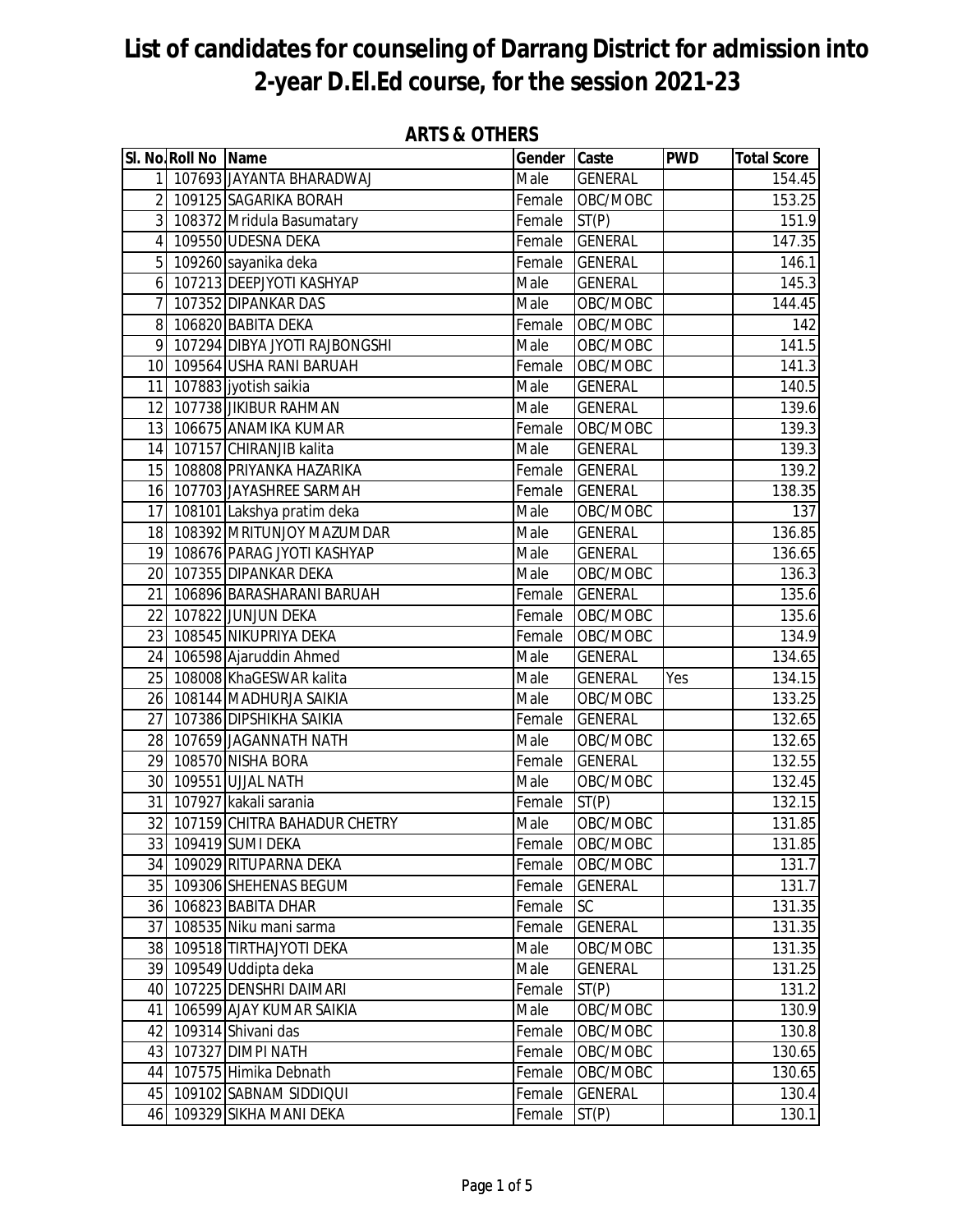|    | 47 109464 SWAPNALI SAIKIA     | Female                     | <b>ISC</b>     | 130    |
|----|-------------------------------|----------------------------|----------------|--------|
|    | 48 107169 CINMOY SAIKIA       | Male                       | <b>GENERAL</b> | 129.8  |
|    | 49 107636 ikramul hussain     | Male                       | <b>GENERAL</b> | 129.7  |
|    | 50 108563 NIRMA DEKA          | Female                     | OBC/MOBC       | 129.55 |
|    | 51 107333 dimpul kakati       | Male                       | OBC/MOBC       | 129.25 |
|    | 52 109114 safika akhter       | Female                     | <b>GENERAL</b> | 129.1  |
|    | 53 107469 gitasree deka       | Female                     | <b>GENERAL</b> | 129.05 |
|    | 54 107162 CHITRALEKHA NATH    | Female                     | OBC/MOBC       | 128.95 |
|    | 55 108024 KHURSHIDA BEGUM     | Female                     | <b>GENERAL</b> | 128.5  |
|    | 56 107486 GULAP ALI           | Male                       | <b>GENERAL</b> | 128.45 |
| 57 | 107648 INJAMAM UL HOQUE       | Male                       | <b>GENERAL</b> | 128.4  |
|    | 58 107014 bhupali borah       | Female                     | OBC/MOBC       | 128.35 |
|    | 59 109389 subarna saha        | Female                     | <b>GENERAL</b> | 128.25 |
|    | 60 108655 PANKITA KALITA      | Female                     | <b>GENERAL</b> | 128.15 |
|    | 61 107348 DIPANJALI RABHA     | Female                     | ST(P)          | 127.95 |
|    | 62 108244 MANO JYOTI KEOT     | Male                       | <b>GENERAL</b> | 127.95 |
|    | 63 108820 Priyanka saud       | Female                     | <b>GENERAL</b> | 127.95 |
|    | 64 107564 HIMASHREE DEVI      | Female                     | <b>GENERAL</b> | 127.8  |
|    | 65 108026 KIRTI KAMAL SAHARIA | Male                       | OBC/MOBC       | 127.65 |
|    | 66 108721 PLABITA NATH        | Female                     | OBC/MOBC       | 127.65 |
|    | 67 107588 HIRAK JYOTI KALITA  | Male                       | <b>GENERAL</b> | 127.5  |
|    | 68 109062 RUNA RAJBONGSHI     | Female                     | OBC/MOBC       | 127.1  |
|    | 69 107195 debasish saharia    | Male                       | <b>GENERAL</b> | 126.95 |
|    | 70 109383 Souravjyoti saharia | Male                       | <b>GENERAL</b> | 126.85 |
|    | 71 108964 REKHA RANI NATH     | Female                     | OBC/MOBC       | 126.8  |
|    | 72 109096 SABINA NASRIN       | Female                     | <b>GENERAL</b> | 126.75 |
|    | 73 109425 SUMIARA BEGUm       | Female                     | <b>GENERAL</b> | 126.6  |
|    | 74 107643 INAMUL HOQUE        | Male                       | <b>GENERAL</b> | 126.35 |
|    | 75 107396 DOLEE NATH          | Female                     | OBC/MOBC       | 126.25 |
|    | 76 107757 JINTI NATH          | Female                     | OBC/MOBC       | 126.05 |
| 77 | 106811 AZAHAR ALI             | Male                       | <b>GENERAL</b> | 125.85 |
|    | 78 107078 Biraj Pathak        | $\overline{\mathsf{Male}}$ | <b>GENERAL</b> | 125.45 |
|    | 79 109207 SANGSAR BORO        | Male                       | ST(P)          | 125.45 |
|    | 80 108752 pranita kalita      | Female                     | <b>GENERAL</b> | 125.35 |
|    | 81 108784 PRITISHRI NATH      | Female                     | OBC/MOBC       | 125.35 |
|    | 82 109437 SUNNY BHENGRA       | Female                     | OBC/MOBC       | 125.35 |
|    | 83 107568 HIMASHREE SARMAH    | Female                     | <b>GENERAL</b> | 125.2  |
|    | 84 107758 JINTU DOLOI         | Male                       | OBC/MOBC       | 125.15 |
|    | 85 108938 RASHMI DEBNATH      | Female                     | OBC/MOBC       | 124.95 |
|    | 86 107566 himashree nath      | Female                     | OBC/MOBC       | 124.85 |
|    | 87 108936 RANTU MONI DAS      | Male                       | SC             | 124.5  |
|    | 88 106734 APARAJITA DEKA      | Female                     | OBC/MOBC       | 124    |
|    | 89 107438 GARGI BARUA         | Female                     | OBC/MOBC       | 123.95 |
|    | 90 107708 JAYSHREE BORA       | Female                     | OBC/MOBC       | 123.85 |
| 91 | 108462 nandita bora           | Female                     | OBC/MOBC       | 123.65 |
| 92 | 107591 HIRAK JYOTI NATH       | Male                       | OBC/MOBC       | 123.25 |
|    | 93 108152 MADHUSMITA DEKA     | Female                     | OBC/MOBC       | 123.2  |
|    | 94 108832 Puja deka           | Female                     | OBC/MOBC       | 123.15 |
| 95 | 109571 VIOLINA SAIKIA         | Female                     | OBC/MOBC       | 123.05 |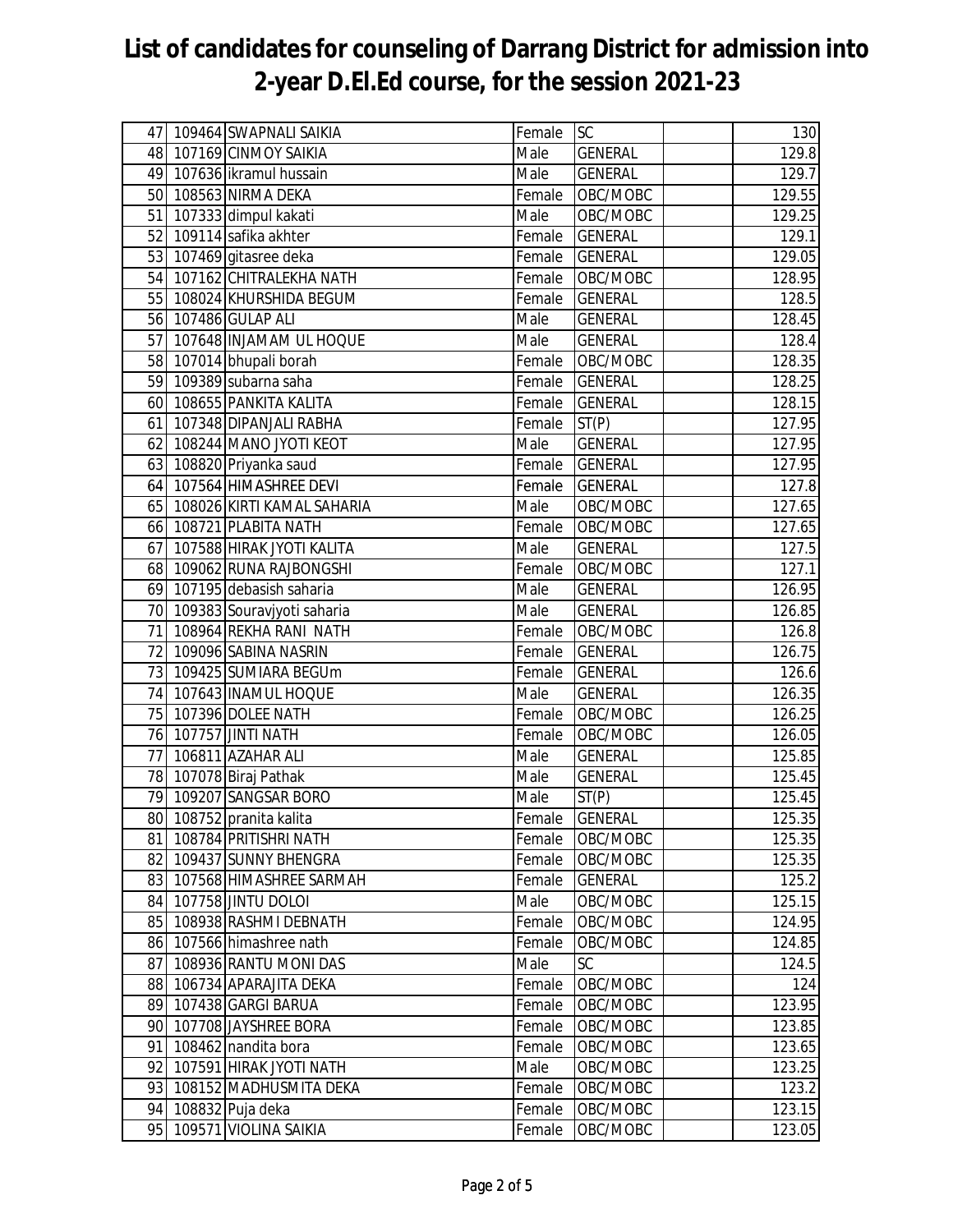|     | 96 107255 Dhanmani Deka       | Male   | OBC/MOBC  | 122.95 |
|-----|-------------------------------|--------|-----------|--------|
| 97  | 106717 ANKUMANI BARUAH        | Male   | OBC/MOBC  | 122.8  |
|     | 98 107338 DIPALI KASHYAP      | Female | OBC/MOBC  | 122.8  |
| 99  | 107171 DAIMALU BARO           | Male   | ST(P)     | 122.7  |
| 100 | 107297 DIBYAJYOTI DEKA        | Male   | OBC/MOBC  | 122.65 |
|     | 101 108191 MAMITA DEBNATH     | Female | OBC/MOBC  | 122.6  |
|     | 102 108633 PALLABI DEKA       | Female | OBC/MOBC  | 122.5  |
|     | 103 108577 NISHASRI DEVI      | Female | OBC/MOBC  | 122.3  |
|     | 104 109219 SANJIB PAUL        | Male   | OBC/MOBC  | 122.1  |
|     | 105 108484 NAYAN MONI NATH    | Male   | OBC/MOBC  | 121.9  |
|     | 106 109085 Rupjyoti Deka      | Male   | OBC/MOBC  | 121.83 |
|     | 107 107132 CHANDRAPRAVA DEKA  | Female | OBC/MOBC  | 121.1  |
|     | 108 108780 PRITI REKHA DEKA   | Female | OBC/MOBC  | 120.75 |
|     | 109 108445 NABASMITA DALAI    | Female | OBC/MOBC  | 120.25 |
|     | 110 106819 Babita deka        | Female | OBC/MOBC  | 120    |
|     | 111 108360 Mousumi Sahariah   | Female | OBC/MOBC  | 119.85 |
|     | 112 108728 PRABALI DALAI      | Female | OBC/MOBC  | 119.75 |
|     | 113 108778 Prijush paul       | Male   | OBC/MOBC  | 119.3  |
|     | 114 108489 NAYANA NATH        | Female | OBC/MOBC  | 119.15 |
|     | 115 106765 ARPANA HAZARIKA    | Female | OBC/MOBC  | 119.05 |
|     | 116 109335 SIKHAMANI DEKA     | Female | OBC/MOBC  | 119.05 |
|     | 117 108184 MAMANI NATH        | Female | OBC/MOBC  | 119    |
|     | 118 108526 NIKHIL KUMAR NATH  | Male   | OBC/MOBC  | 118.9  |
|     | 119 108153 MADHUSMITA DEKA    | Female | OBC/MOBC  | 118.5  |
|     | 120 108573 NISHA SAIKIA       | Female | OBC/MOBC  | 118.35 |
| 121 | 107142 CHAYANIKA MEDHI        | Female | OBC/MOBC  | 118.15 |
|     | 122 106884 BARASHA DEKA       | Female | OBC/MOBC  | 117.85 |
|     | 123 108359 mousumi saharia    | Female | OBC/MOBC  | 117.67 |
|     | 124 108293 Minakshi nath      | Female | OBC/MOBC  | 117.35 |
|     | 125 107734 JHARNA CHOUDHURY   | Female | OBC/MOBC  | 117.3  |
|     | 126 108546 nilakshi barman    | Female | OBC/MOBC  | 117.3  |
|     | 127 108666 PAPARI SAHARIA     | Female | OBC/MOBC  | 117.3  |
|     | 128 107517 HARIPRIYA DEKA     | Female | OBC/MOBC  | 117.2  |
|     | 129 108706 PARTHA PRATIM NATH | Male   | OBC/MOBC  | 117.2  |
|     | 130 109488 TANAYA SARKAR      | Female | <b>SC</b> | 117.1  |
| 131 | 107291 DIBISON MOCHAHARY      | Male   | ST(P)     | 115.85 |
|     | 132 108908 Rakesh Das         | Male   | SC        | 114.95 |
|     | 133 106869 BAPPI SWARGIARY    | Male   | ST(P)     | 114.65 |
|     | 134 107835 JURI DAS           | Female | <b>SC</b> | 114.6  |
|     | 135 109547 TWINKLE DAIMARI    | Female | ST(P)     | 114.4  |
|     | 136 106781 Asha boro          | Female | ST(P)     | 113.95 |
| 137 | 109229 SANSUMA RAMCHIARY      | Male   | ST(P)     | 113.65 |
| 138 | 108816 Priyanka rabha         | Female | ST(P)     | 113.45 |
|     | 139 108041 KRISHNA KANTA BARO | Male   | ST(P)     | 113.3  |
| 140 | 107250 DHANJIT DAIMARI        | Male   | ST(P)     | 113.2  |
| 141 | 107666 JAHNABI RABHA          | Female | ST(P)     | 113.05 |
| 142 | 107973 KARISHMA BANIA         | Female | <b>SC</b> | 112.8  |
|     | 143 107268 DHARITRI SARANIA   | Female | ST(P)     | 112.5  |
| 144 | 109401 SUJINDRA MOSHAHARI     | Male   | ST(P)     | 112.4  |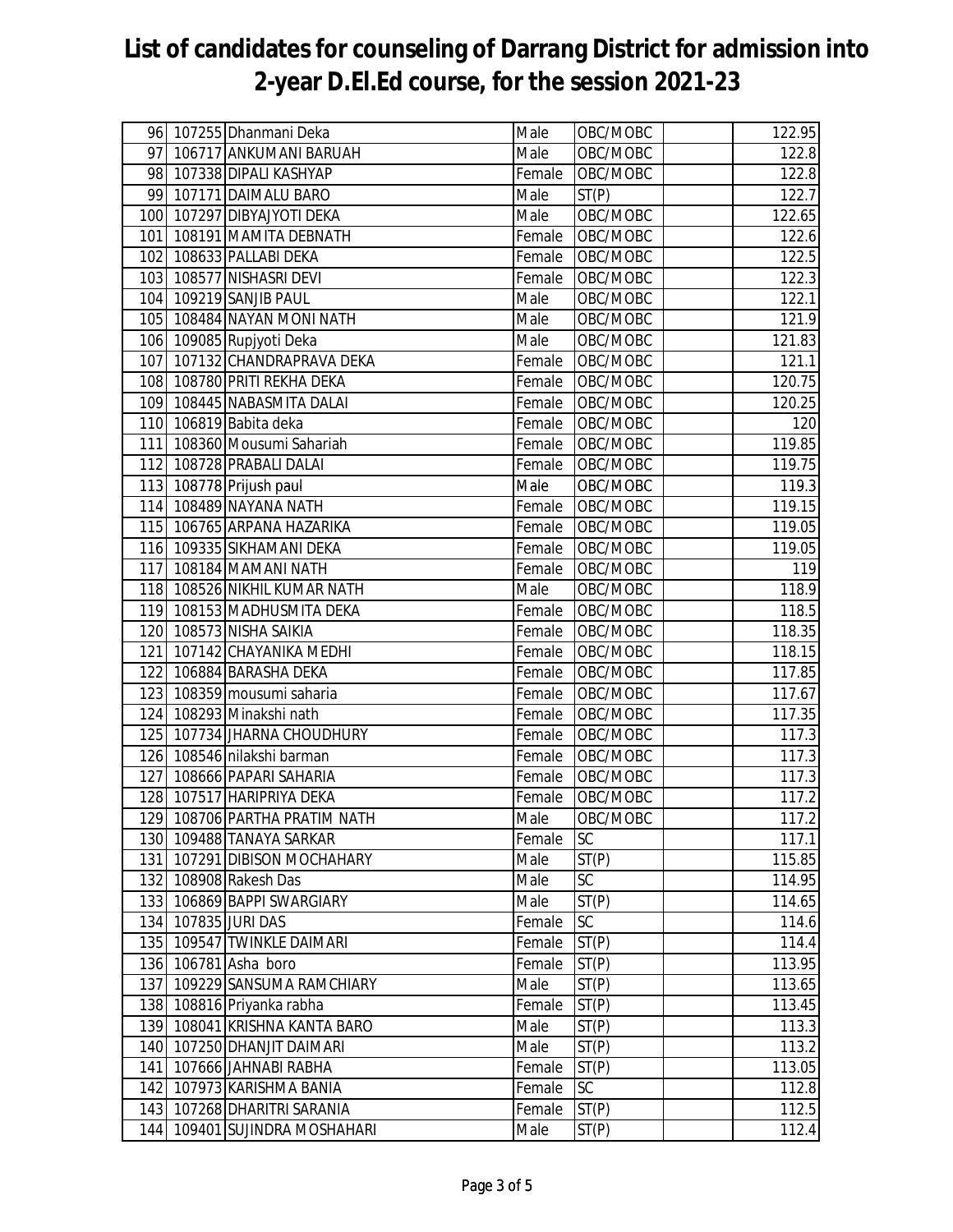| 145          | 106784 ASHA RANI BASUMATARY | Female | ST(P)          |     | 112.25 |
|--------------|-----------------------------|--------|----------------|-----|--------|
| 146 <b>1</b> | 108788 PRIYA SARKAR         | Female | SC             |     | 112.15 |
| 147          | 109476 SWMKHWR NARZARY      | Male   | ST(P)          |     | 112.05 |
| 148          | 108748 PRANATI SARKAR       | Female | <b>SC</b>      |     | 111.55 |
| 149          | 108345 MOONMONI DAIMARI     | Female | ST(P)          |     | 111.5  |
| 150          | 106716 anku moni das        | Female | <b>SC</b>      |     | 111.2  |
| 151          | 108435 NABANITA DAS         | Female | SC             |     | 109.45 |
| 152          | 108589 NITU MONI DAS        | Male   | SC.            |     | 107.15 |
| 153          | 109361 SMITA RABHA          | Female | ST(H)          |     | 100.25 |
| 154          | 108962 REKHA CHOWHAN        | Female | <b>GENERAL</b> | Yes | 91.8   |
| 155          | 107433 gafur ali            | Male   | <b>GENERAL</b> | Yes | 79.1   |
| 156          | 108747 pranati barman       | Female | ST(H)          |     | 76.45  |
| 157          | 107155 Chintu rabha         | Male   | ST(P)          | Yes | 74.85  |
| 158          | 109074 RUPAM CHOUDHARY      | Male   | SC             | Yes | 66.9   |

#### **SCIENCE**

| 11             | 106568 ABHILASH DAS              | Male   | OBC/MOBC       | 155.9  |
|----------------|----------------------------------|--------|----------------|--------|
| 21             | 108040 Krishna Devi              | Female | <b>GENERAL</b> | 153.35 |
|                | 3 107582 HIRAK JYOTI CHOUDHURY   | Male   | OBC/MOBC       | 151.05 |
| 4 <sup>1</sup> | 108587 NITU MANI NATH            | Male   | OBC/MOBC       | 150.35 |
| 5 <sup>1</sup> | 108732 PRADUNYA SARMA            | Male   | <b>GENERAL</b> | 150.2  |
|                | 6 108138 LUTFUR RAHMAN           | Male   | <b>GENERAL</b> | 149.4  |
| 71             | 106772 Arunima Kalita            | Female | <b>GENERAL</b> | 147.95 |
|                | 8 106787 ashim baruah            | Male   | <b>GENERAL</b> | 147.9  |
|                | 9 108591 NITUL SEAL              | Male   | OBC/MOBC       | 147.25 |
|                | 10 107004 Bhitali kalita         | Female | <b>GENERAL</b> | 145.25 |
|                | 11 106630 ALIMA BEGUM            | Female | <b>GENERAL</b> | 145.2  |
|                | 12 109313 SHILPI RANI GHOSH      | Female | <b>GENERAL</b> | 145.2  |
|                | 13 108558 Nipam Saharia          | Male   | OBC/MOBC       | 144.05 |
|                | 14 107056 Biman kalita           | Male   | <b>GENERAL</b> | 143.5  |
|                | 15 108628 PALASH BHUYAN          | Male   | <b>GENERAL</b> | 143.5  |
|                | 16 109124 SAGAR KUMAR KALITA     | Male   | <b>GENERAL</b> | 143.45 |
| 17             | 107284 DHRUBAJYOTI BHARALI       | Male   | OBC/MOBC       | 143    |
|                | 18 108651 PANKAJ BARO            | Male   | ST(P)          | 142.9  |
|                | 19 107158 CHIRANJIB TYAGEE       | Male   | <b>GENERAL</b> | 142.45 |
|                | 20 107620 HRIDAYANANDA DEKA      | Male   | OBC/MOBC       | 141.55 |
| 21             | 107621 HRIDAYANANDA RAJBONGSHI   | Male   | OBC/MOBC       | 139.4  |
| 22             | 107763 JINTU SAHARIAH            | Male   | <b>GENERAL</b> | 138.9  |
|                | 23 107815 JULI SARMA             | Female | <b>GENERAL</b> | 138.55 |
|                | 24 108389 MRINMOY SAIKIA         | Male   | <b>GENERAL</b> | 137.3  |
|                | 25 109123 sagar goswami          | Male   | <b>GENERAL</b> | 137.3  |
|                | 26 107251 Dhanjit deka           | Male   | OBC/MOBC       | 137.05 |
| 27             | 107805 JUBIN DAS                 | Male   | <b>GENERAL</b> | 136.75 |
|                | 28 108188 MAMI BARUA             | Female | OBC/MOBC       | 136.3  |
|                | 29 109030 Rituparna sarma        | Male   | <b>GENERAL</b> | 136.15 |
|                | 30 108060 KUMAR MRIGANKA KASHYAP | Male   | <b>GENERAL</b> | 135.3  |
|                | 31 106566 ABHIJIT NATH           | Male   | OBC/MOBC       | 134.55 |
|                | 32 106690 Animesh Sarma          | Male   | <b>GENERAL</b> | 134.15 |